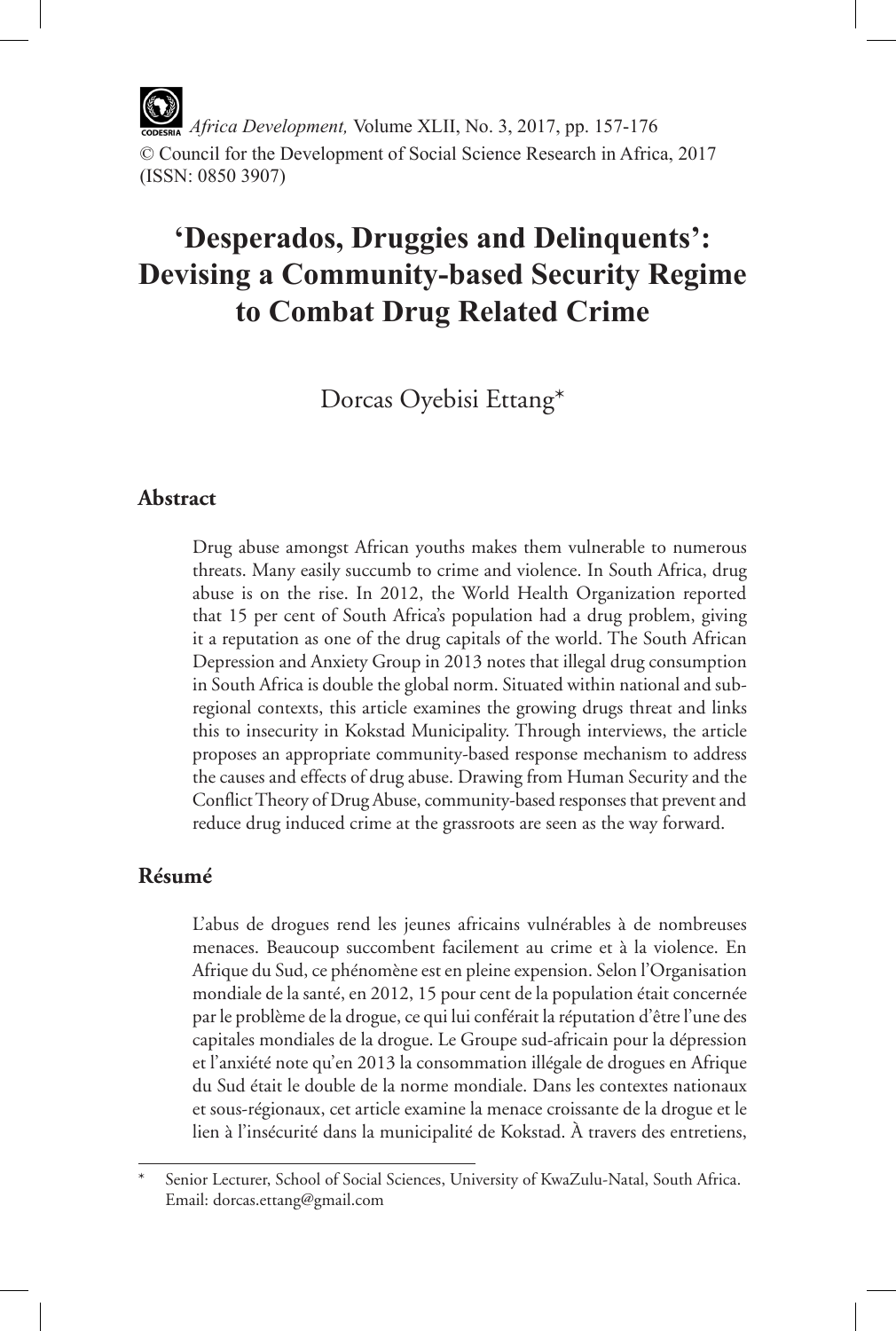cet article propose un mécanisme de réponse communautaire approprié pour traiter les causes et les effets de l'abus de drogue. Partant de la sécurité humaine, les réponses communautaires basées sur la prévention et réduisant les crimes induits par les drogues sont perçues comme la voie à suivre.

### **Introduction**

Illicit drugs have become common across Africa, largely because of easy production, access and affordability. In addition to a burgeoning local market, Africa has become a major transit point for the global trade in narcotics. While history shows that Africa was a 'mere footnote' in the global narcotics trade, this has changed dramatically due to its advantage as a key location linking drug cartels in countries such as Colombia and Venezuela to the global North (Mungai 2015a). Although Africa's geographic location makes it a major transit point for drugs, a local market has easily emerged in these instances (ibid.). As of March 2015, about US\$ 1.25 billion worth of cocaine is smuggled annually through West Africa to Europe and North America (Mungai 2015b).

The African Union (2014) notes that in addition to cannabis (the most widely produced illicit drug in Africa), there is an increasing use of cocaine, heroin, amphetamine-type stimulants (ATS) and emerging new-psychoactive substances (NPS). The presence of illegal laboratories producing ATS for trafficking and consumption has also become a grave concern on the continent (AU 2014). While various legal frameworks are in place, such as the SADC Protocol on Combating Illicit Drug Trafficking (2006), Africa's porous borders and weak border security mechanisms have failed to prevent the flow of illicit drugs. Poorly guarded coastlines and unregulated airfields have further made parts of the continent a safe hub for traffickers (AU 2012).

The threat of illicit drugs requires collective action from the grassroots to the national, sub-regional and African Union (AU) levels. Appropriate policy responses are integral to tackling drug abuse and drug-related crime, but must also address structural violence. This requires an understanding of the causes of insecurity, which vary from underdevelopment, uneven development and inequality, to the legacies of exclusion and alienation. Particularly in a country such as South Africa, racialized capitalism and industrialization led to significant economic imbalances and educational differences between blacks and whites. In addition to this, other factors like unemployment, the lack of access to education and other services and the failure of the current political elite to address historical imbalances in a postapartheid South Africa has resulted in various pathological symptoms. Drug abuse, drug trafficking and drug-related crime are part of this.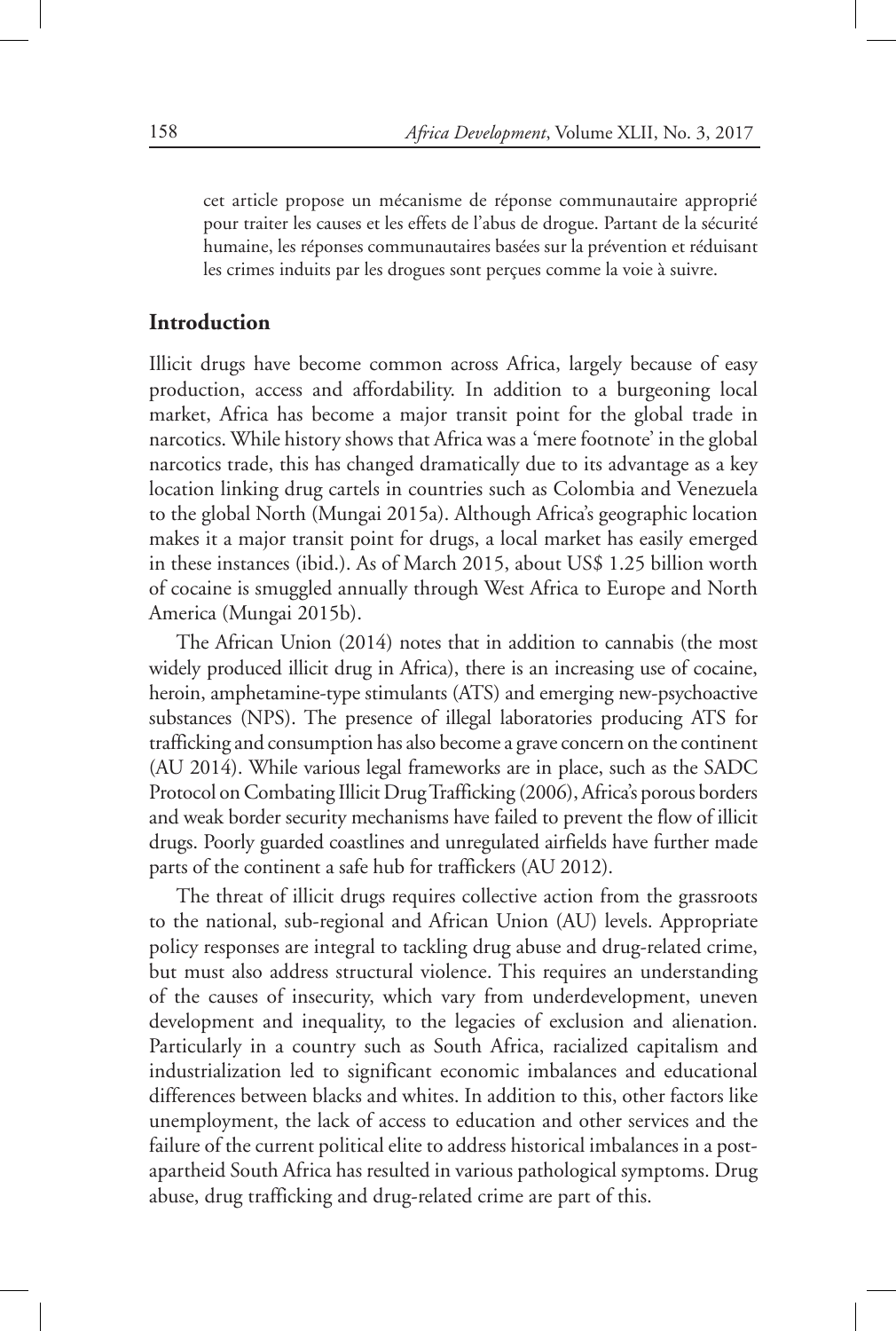Emmett (2003) concludes that social analyses must go beyond a singular focus on specific criminal and violent activities to an examination of the broader structural causes of the social ills in South African society. This requires a shift from specific programmes that target the poor to measures that significantly reduce the gaps between the poor and the rest of South Africa's population (ibid.). While policymakers are vital in devising appropriate policies, this article argues that local and grassroots opinions and perspectives need to be prioritized in order to strengthen and improve the success of policies.

This article examines drug induced and drug-related crimes in South Africa, focusing particularly on Kokstad Municipality in the KwaZulu Natal province. Kokstad was selected due to the increasing concerns of communities there on the impact of drug abuse and links to the high incidence of crime in its (black) townships. Furthermore, Kokstad was selected as it is a major service and commercial centre, bordering both the Eastern Cape and KwaZulu-Natal provinces. The fundamental objectives of this article are to explore the critical problem of illicit drug abuse and its role in escalating insecurity in communities; interrogate existing responses by the municipality and other sectors; and devise appropriate security responses. Subsequently, the underlying research goal is to explore an appropriate community-based response mechanisms that may prevent future drugrelated insecurity.

The article begins by examining the drug crisis in South Africa, Kokstad and its impact on the community. It goes on to establish the links between illicit drug use, human security problems and the conflict theory of drug abuse to better understand the causes and underlying factors that contribute to illicit drug use. The article then examines current responses to the drug crisis in Kokstad and through that presents and discusses an appropriate community-based response.

### **Human Security**

Human security includes not only physical safety from violence and crime, but also economic safety from critical poverty, social marginalisation and fundamental under-provision of such elemental social and public goods as infrastructure, education, health care and rule of law. While the physical protection of an individual is key, economic inclusion, improving access to health, and creating social safety nets are important in ensuring that individuals are secure. Human security therefore ensures protection from structural violence such as poverty, unemployment, marginalization, economic exclusion, crime, sickness and hunger. These underlying causes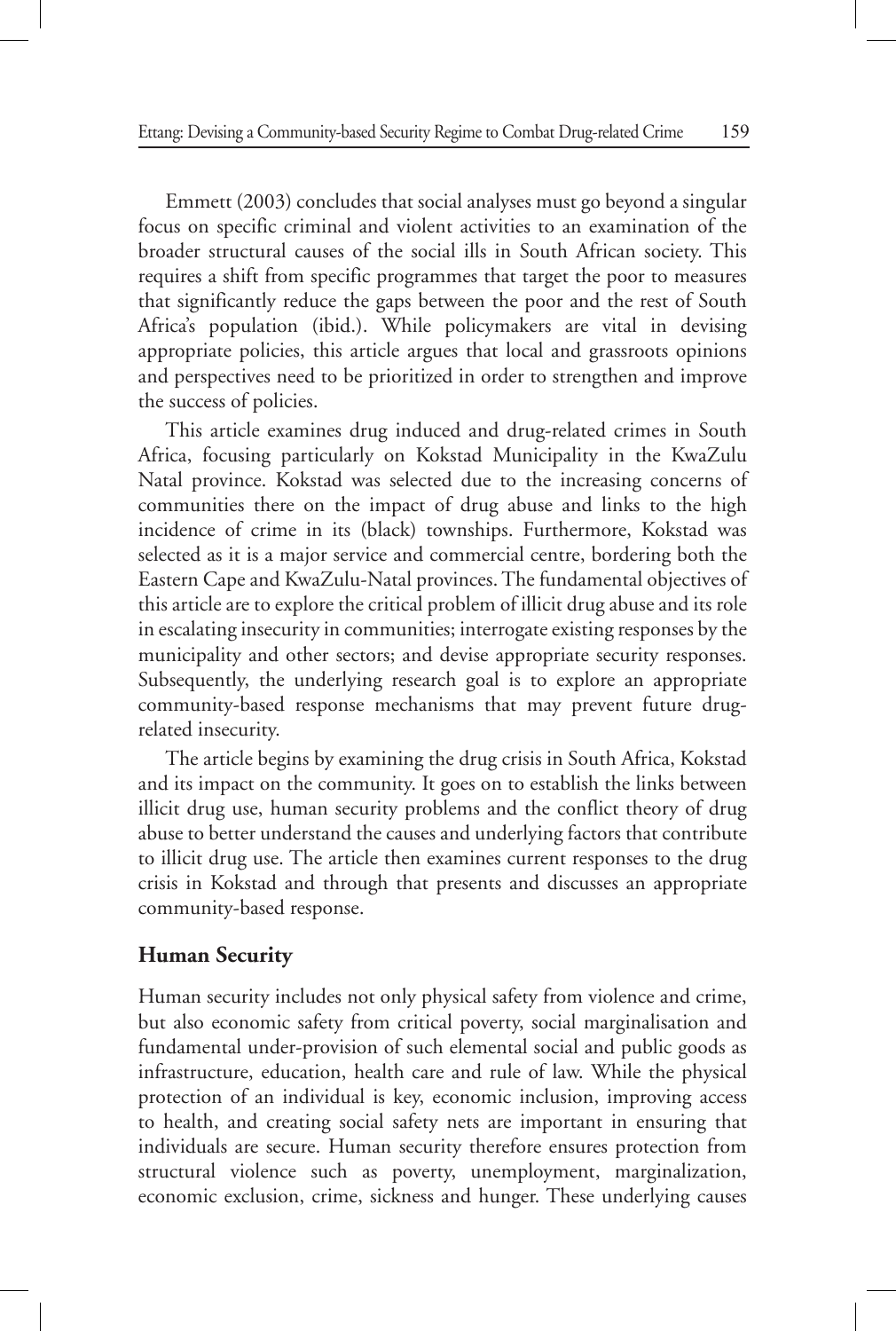of insecurity have created a breeding ground for the sale of illicit drugs and drug trafficking. Entrenched structural violence, maintained by existing economic and political structures, has resulted in the perpetuation of crime and the spread of terror by the marginalized, excluded and voiceless in communities.

Kokstad is a prime example of the threat of illicit drugs to human security. As a deeper discussion of the case of Kokstad will show below, illicit drugs are a threat to not only personal security (crime, domestic violence), but also to community (poor inter-group relations), economic (poverty, unemployment), food (hunger) and health security (disease and illness). Ensuring human security therefore requires a 'people-centred, multi-sectoral, comprehensive, context-specific and prevention-oriented approach' (UN Human Security Unit 2016:7). Applying the human security approach to Kokstad, requires that solutions take the individual as the key unit of analysis and identify threats to their survival, their economic livelihood and their human dignity. It also requires a broad examination of the causes of drug use and related insecurity, which includes inter alia South Africa's historical legacies; past and current political systems of government; social gaps; longstanding economic needs and inequalities; and inefficient health sectors. Achieving human security also requires the cooperation and involvement of not only the security sector, but the state, the health sector, community-based organizations and relevant government ministries. A human security approach must be tailored to meet the unique needs of communities within Kokstad.

#### **A Conflict Theory of Drug Abuse**

Understanding why individuals use and eventually abuse illicit drugs is important in devising appropriate responses. Goode (2011) notes the motive of the user and the availability of drugs as the two combined reasons for why individuals use drugs. In the case of Kokstad, drug addicts abuse drugs for a wide range of economic, social and psychological reasons and the availability of cheap drugs ensures that they can abuse these easily. While three broad theoretical reasons exist for drug use (namely: biological, psychological and sociological), this article focuses on sociological theories as explanations for drug use within the Kokstad context. Sociological theories see substance abuse as a phenomenon emerging from and embedded in cultural, social and economic linkages (Goode 2011). These causes are usually external to the individual and focus on their immediate and distant environment. In understanding the motive for drug use within Kokstad, it is important to understand the factors external to the individual. These include society,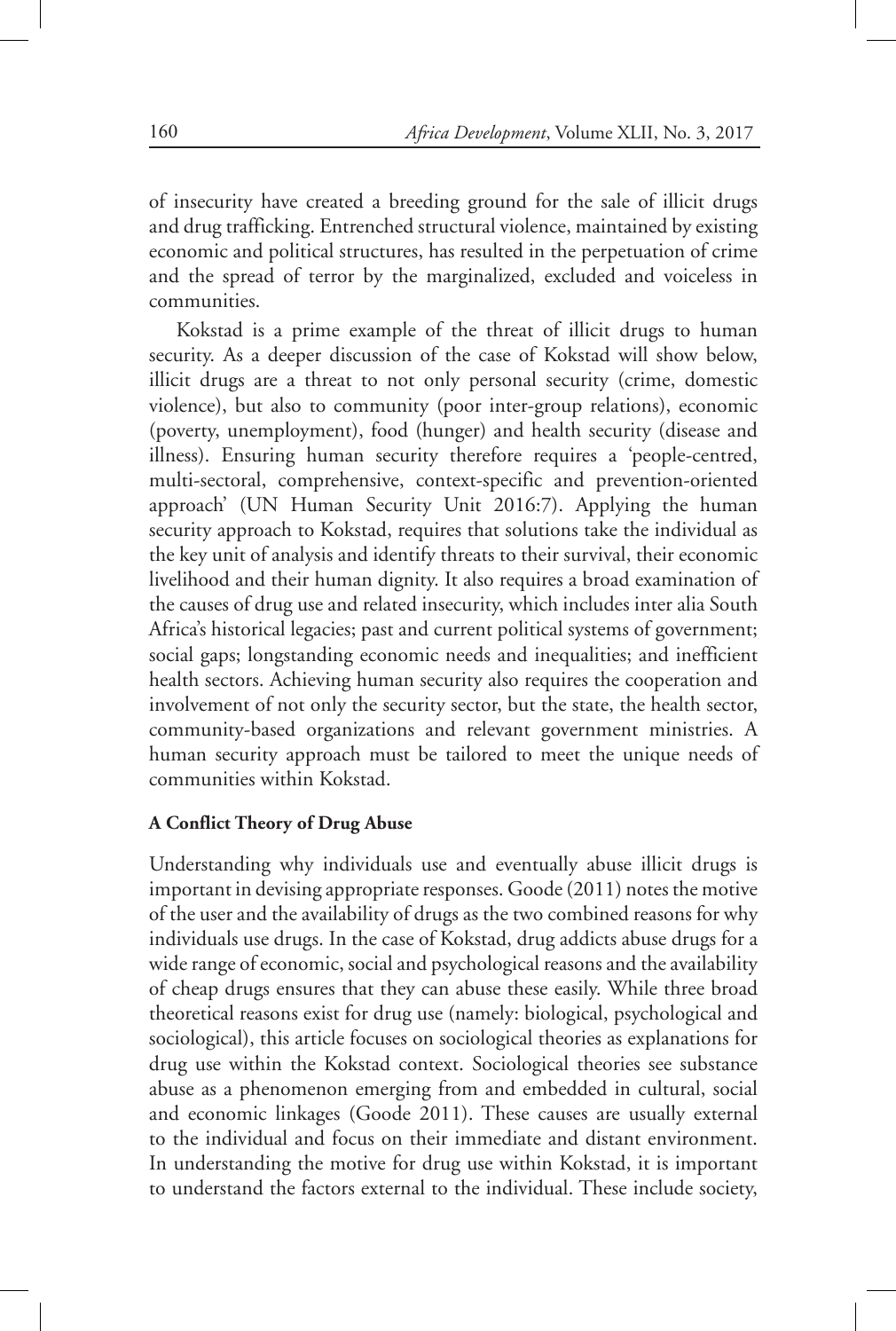the individuals' relationships to others (of a different economic or racial background), and the structures that they have to function and live in. All of these could contribute to their abuse of illicit drugs.

While multiple sub-theories  $exist<sup>1</sup>$  the focus of this article is on a conflict theory of drug abuse. A conflict theory of drug abuse employs a macro approach which explains the 'big picture, the larger structural factors – forces that influence not merely individuals but members of entire societies, cities, neighbourhoods and communities' (Goode 2011:163). This theory is guided by the logic that the use of hard drugs is more popular amongst lower and working class individuals than the affluent and that various structural factors, embedded in economics and politics, are the reasons for this (ibid.). Applying the work of key authors (Goode 2011) to structural factors and drug abuse in South Africa, it can be concluded that limited economic and employment opportunities for unskilled and uneducated black South Africans, the generally low-income position of those who can actually obtain work and increased impoverishment have all contributed to an increase in the consumption of drugs and their sale as an alternative and viable form of income. In South Africa, the ever-increasing gap between the haves and the have-nots and the fact that social grants have not helped to reduce large income disparities has led to the involvement of mainly poor black youth in illicit drug trafficking. As Goode (2011:169) notes, 'inequities in the control of economic and political resources' bring understanding as to why some individuals and communities are likely to use drugs or become drug addicts.

Illicit drug use has also flourished because users see it as an escape from their poor and unchanging economic predicament. Drug abuse brings a high, an excitement and pleasure to escape the hopelessness, depression and exclusion that the poor and marginalized experience. In addition, poor communities are more susceptible to drug dealers and drug abuse because they are 'short-changed by local, state, and federal governments and bypassed by developers and entrepreneurs' (Goode 2011: 167). Thus available and cheap drugs continue to provide a form of escape for many South Africans due to feelings brought on by a failed state and unchanging economic and politically oppressive conditions.

#### **South Africa's Drug Threat**

Different illicit drugs are in use across South Africa<sup>2</sup> and they are commonly used by unemployed and economically excluded individuals. Illicit drugs are those illicitly used psychoactive substances 'bought through illicit channels or obtained legally but used by persons for whom they were not prescribed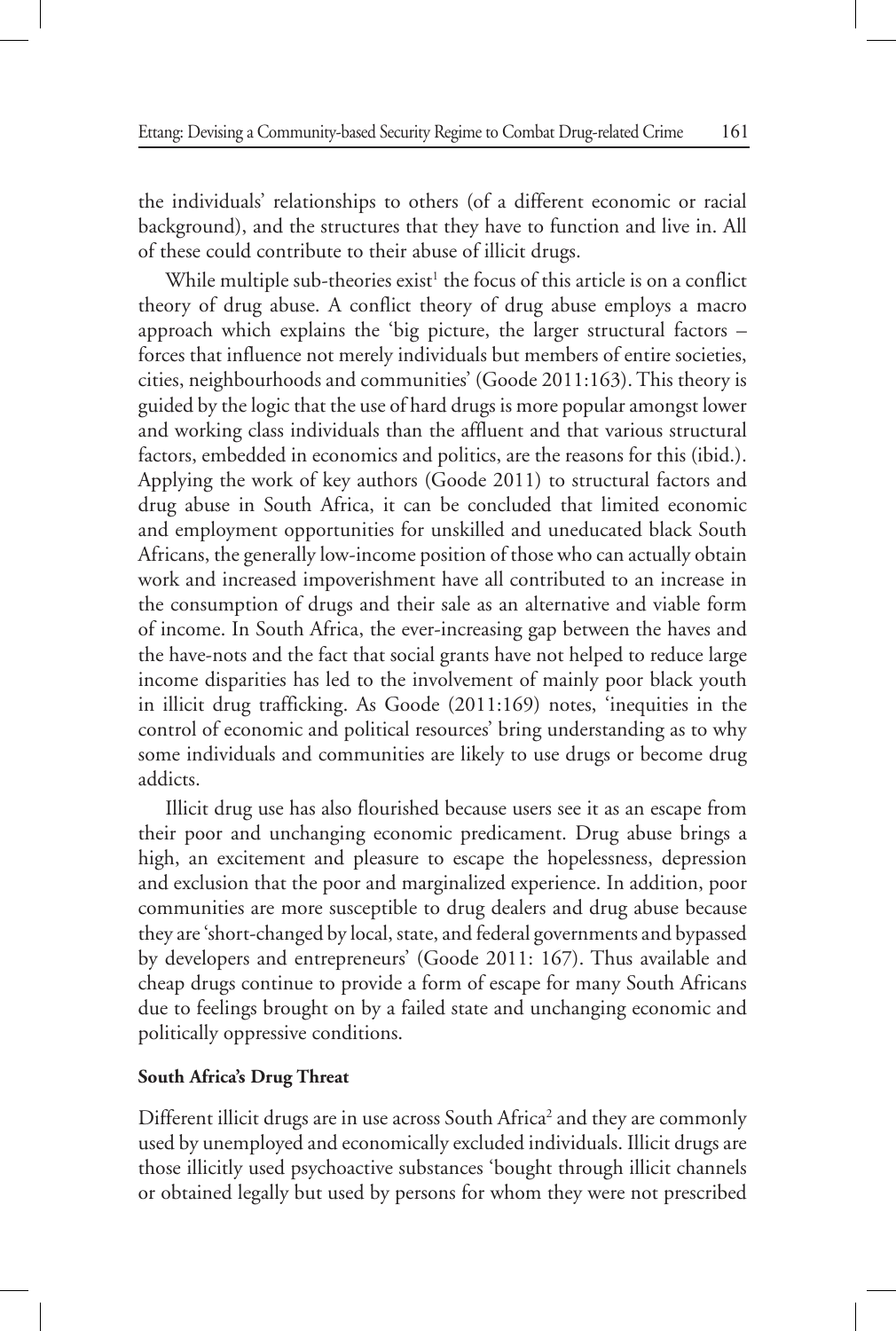or in quantities larger than prescribed for purposes other than those for which they were prescribed' (Robins 1980:215). Drug abuse refers to all such illicit use up to the point of addiction. Goode (2011) notes that drug use becomes abuse when it is uncontrollable, persistent and heavy i.e. when the drug user reaches a point of complete dependence on the drugs. This is usually accompanied by social and personal harm. Illicit drugs are often cheap and easily accessible, which further draws users into a life of constant and uninhibited drug use. Furthermore, across South Africa there is poor law enforcement of drug use and supply with reports of bribes given to police to cover and sustain these acts (Ephraim 2014).

One of the most dangerous and cheapest substances in contemporary South Africa is *Whoonga*. Also locally known as *Nyaope*, *Whoonga* has become a common drug of choice in urban centres and townships and locations across the country. According to the South African Justice Department, *Nyaope* was discovered in the 2000s in townships such as Mamelodi, Soshanguve and Atteridgeville in the Pretoria area (Ephraim 2014). While *Nyaope* is a white powdery street drug made up of heroin and cannabis, it can also be a rough mix of poor grade heroin and other elements, including rat poison and chlorine (Ephraim 2014). Maseko (2015) describes it as a mix of low grade heroin, marijuana, rat poison, cleaning detergents and chlorine, costing about US\$2 for one hit. Others add crushed up anti-retrovirals (ARVs) (medication prescribed for HIV patients) into the drug's recipe. While it took a while for the government of South Africa to class *Whoonga* as an illicit drug,<sup>3</sup> selling the drug now carries a fifteen-year sentence. While stronger sentences seem to be useful, Maseko (2015) notes that this does not deter addicts.

### **Illicit Drugs in Kokstad Municipality**

All respondents noted the increasing availability of illicit drugs in Kokstad (KII 2016). The reasons for this increase was attributed to the rise in the number of referrals, increased calls for assistance with drug addicts by family members, clients and stakeholders, and the large presence of drug dealers in Kokstad. These drugs are sold in schools, by the road, in some shops in town and particularly between 5pm and 10pm in some areas. Most respondents (KII 2016) noted that a majority of these drugs are brought in by drug dealers from big cities such as Durban, Johannesburg and Cape Town, as well as from Lesotho (a seven to eight hour drive from Kokstad). It was noted by most respondents that drugs are mostly found and used in the following locations across Kokstad: the town centre, Bongweni, Shayamoya, Extension 7, Horseshoe and Twist Valley. A respondent noted that some of these drugs can also be found at teenage parties (KII 2016).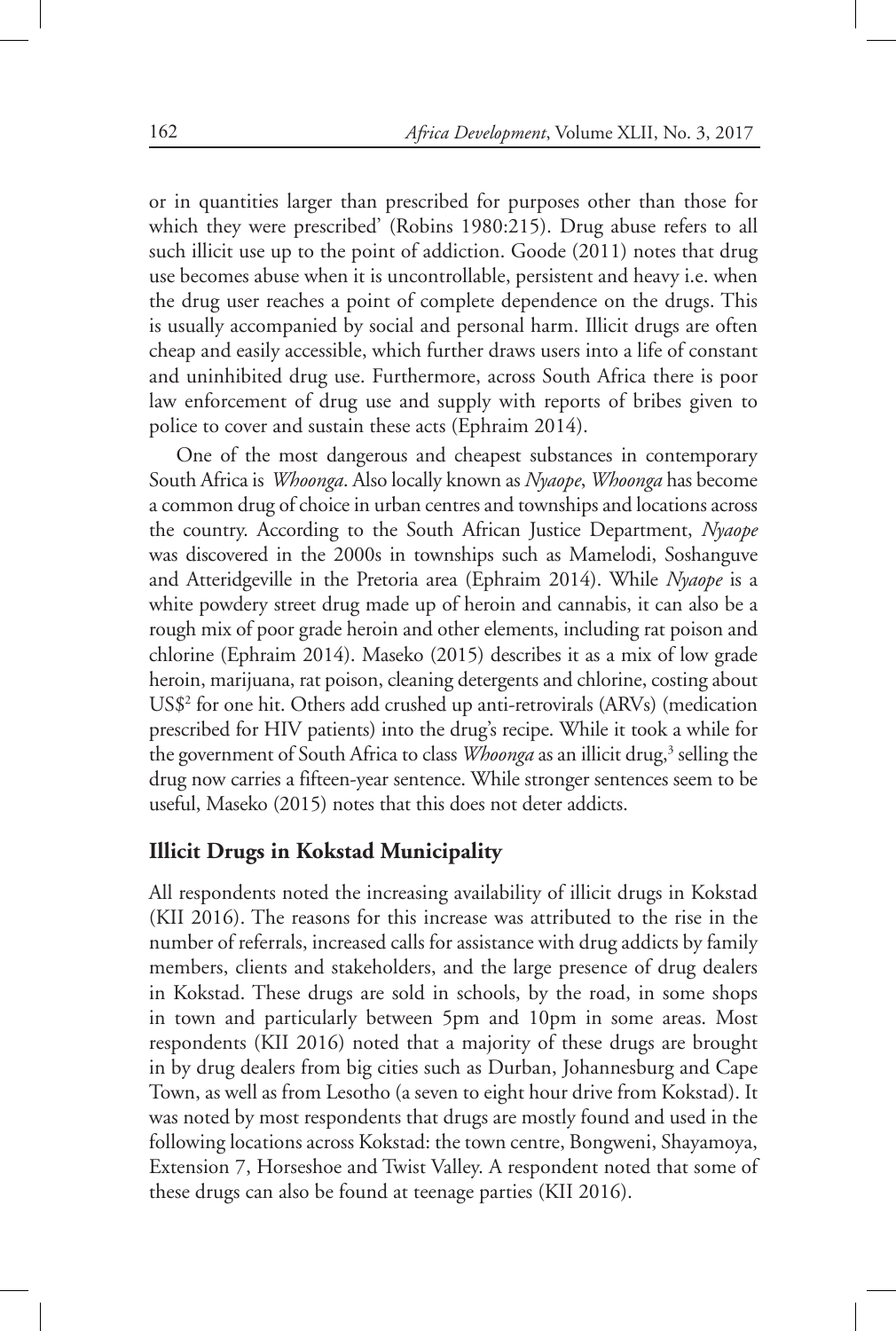The age range of drug users varied from as young as nine years to as old as fifty-five years. Most respondents noted that the majority of drug users are from poor economic backgrounds and low income groups (KII 2016). This is in line with Goode's (2011) assertion that drug abuse has a larger bearing on the poor communities because they lack the resources to fight back and are more vulnerable to drug dealers and the glaring presence of drug abuse. Another respondent (KII 2016) noted that homeless or street children also use illicit drugs and beg for money to obtain these drugs.

A wide range of reasons were given for increased and sustained illicit drug abuse in Kokstad. These included economic factors such as the desire for financial gain and easy ways to make money. Unemployment and joblessness were cited as one of the most common reasons for starting along this path. Social factors included poor parenting and a lack of discipline in the home; the presence of teen-led homes as a result of absent, sick or dead parents; abusive parents; personal tragedies; disappointments in relationships or significant change in family dynamics such as broken homes and children ending up in foster care. It was evident that young men particularly ended up using drugs because of significant personal and emotional experiences as children. Drugs therefore became a form of escape as users tried to battle with behavioural changes, feelings of low self-esteem, self-blame, rejection, resentment and anger. Parental habits of drug abuse are also passed down to children. Other reasons for drug use included boredom and a lack of activity amongst students, especially after the end of the school day. The lack of education in families on how to prevent drug use, how to recognize a user, and how to carry out an intervention have hindered efforts to prevent drug abuse or rehabilitate existing users (KII 2016).

Beyond the general threats to the safety and security of the community, respondents noted that drug addiction has had very negative results on family relationships, schools and the community in general. Drug addiction has resulted in the physical separation of families because of arrests, exclusion of family members who abuse drugs, parental neglect of children, and the forceful removal of children from homes by social workers or by their families. It has also led to dysfunctional family relationships, increasing poverty, financial ruin, bankruptcy and debt, especially when providers are drug addicts. In schools, drug abuse has had a damaging impact on learners, a result of which is that they perform poorly, have trouble concentrating in class and are unruly and loud. Others have dropped out of school completely. Some drug users have been violent to staff and other learners.

Goode (2011) states that drug abuse not only harms users but the whole community.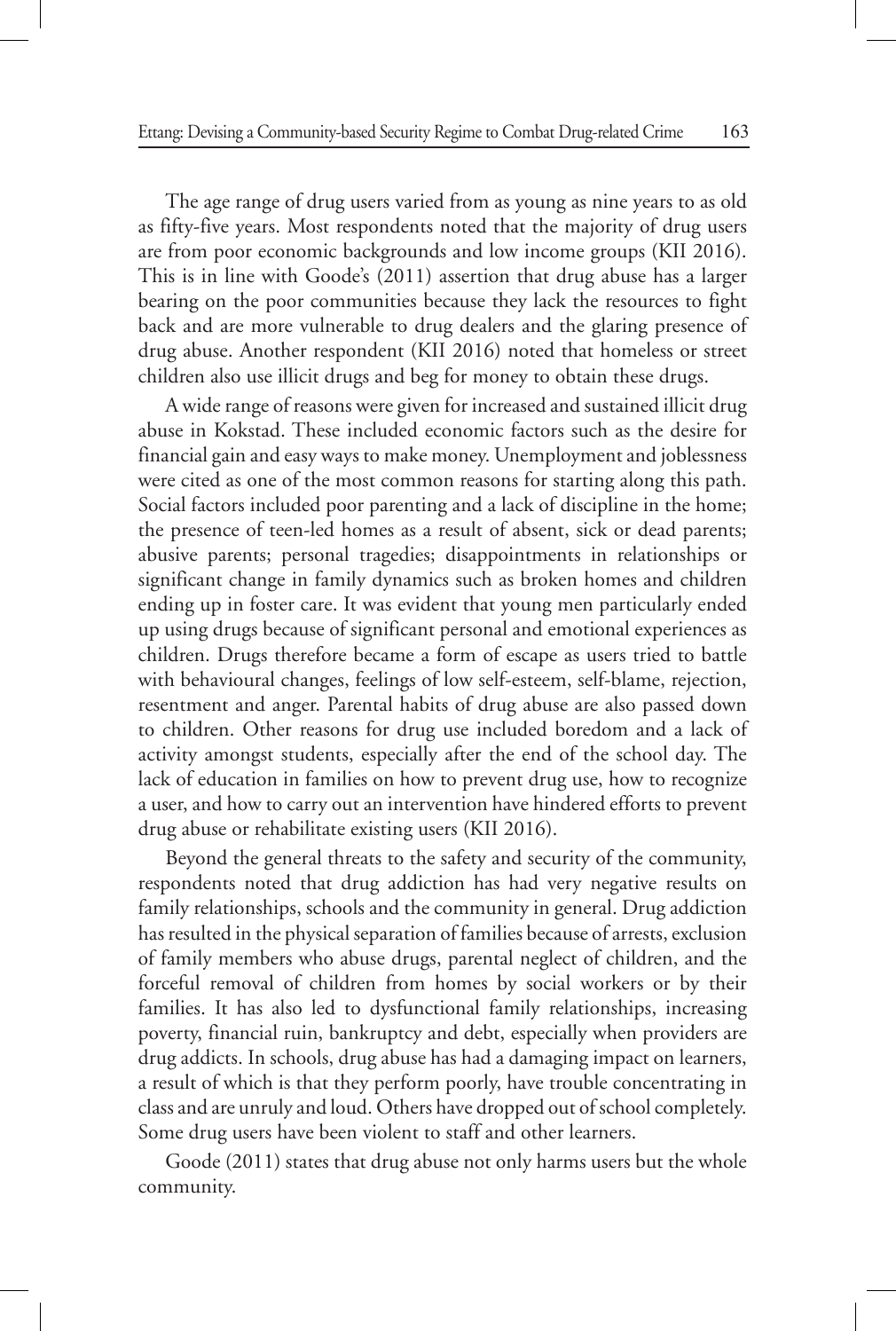In some areas in Kokstad, relationships are no longer cordial. There is little community trust and neighbours do not freely visit each other due to the fear of theft. Neighbours have blamed and accused each other for stealing whilst drug addicts and their families have been shunned by neighbours. The drug users themselves are not immune as they are exposed to various outcomes ranging from medical complications, overdose, crime, violence, imprisonment and death (Goode 2011: 166). Drug addicts undergo major psychological and physical challenges. Ephraim (2014) notes that without regular fixes, individuals have to battle with anxiety and physical pain. Respondents noted a wide range of physical and mental effects from excessive drug use including schizophrenia, hallucinations, skin disorders, changes in skin complexion, self-neglect and sores around the mouth. Drug addicts also experience significant weight loss as the drugs greatly reduce their appetite. Withdrawal symptoms can also include cramps, nausea, mood swings and aggression (Ephraim 2014), all of which trigger long-term addiction. Users of *Whoonga* in Kokstad particularly experience cold chills, intense stomach cramps and profuse sweating during withdrawal.

### **Relationship Between Drug Use and Drug-related Crime**

It was widely established that illicit drug use and drug addiction has become a threat to the safety and security of residents in the municipality. Goldstein (1985) presents three models that link alcohol and drug use to crime, namely the economic model, the psycho-pharmalogical model, and the systemic model. The economic model argues that maintaining one's drug addiction will require accessing income through theft or robbery (Goldstein 1985). This argument holds some weight as addicts are constantly looking for income to feed their addiction. Most respondents agreed that *Whoonga* addicts will steal anything and even kill in order to feed and maintain their addiction (KII 2016). Some argued that there has been a high increase in theft and break-ins in Kokstad since *Whoonga* became a major drug in the area (KII 2016). This is in line with the assertion made by authors like Maseko (2015) and Ross (2013) that addicts have resorted to stealing from family and neighbours in order to purchase drugs. Some respondents noted the strong relationship between drug use and crime attributing the high numbers of robberies, stabbings and deaths to drug use. Respondents also described drug users as aggressive, psychologically unstable, short-tempered and unable to think logically (KII 2016). They have also become violent at home and in the community. Peaceful protests in Kokstad have turned violent as some protesters are under the influence of drugs.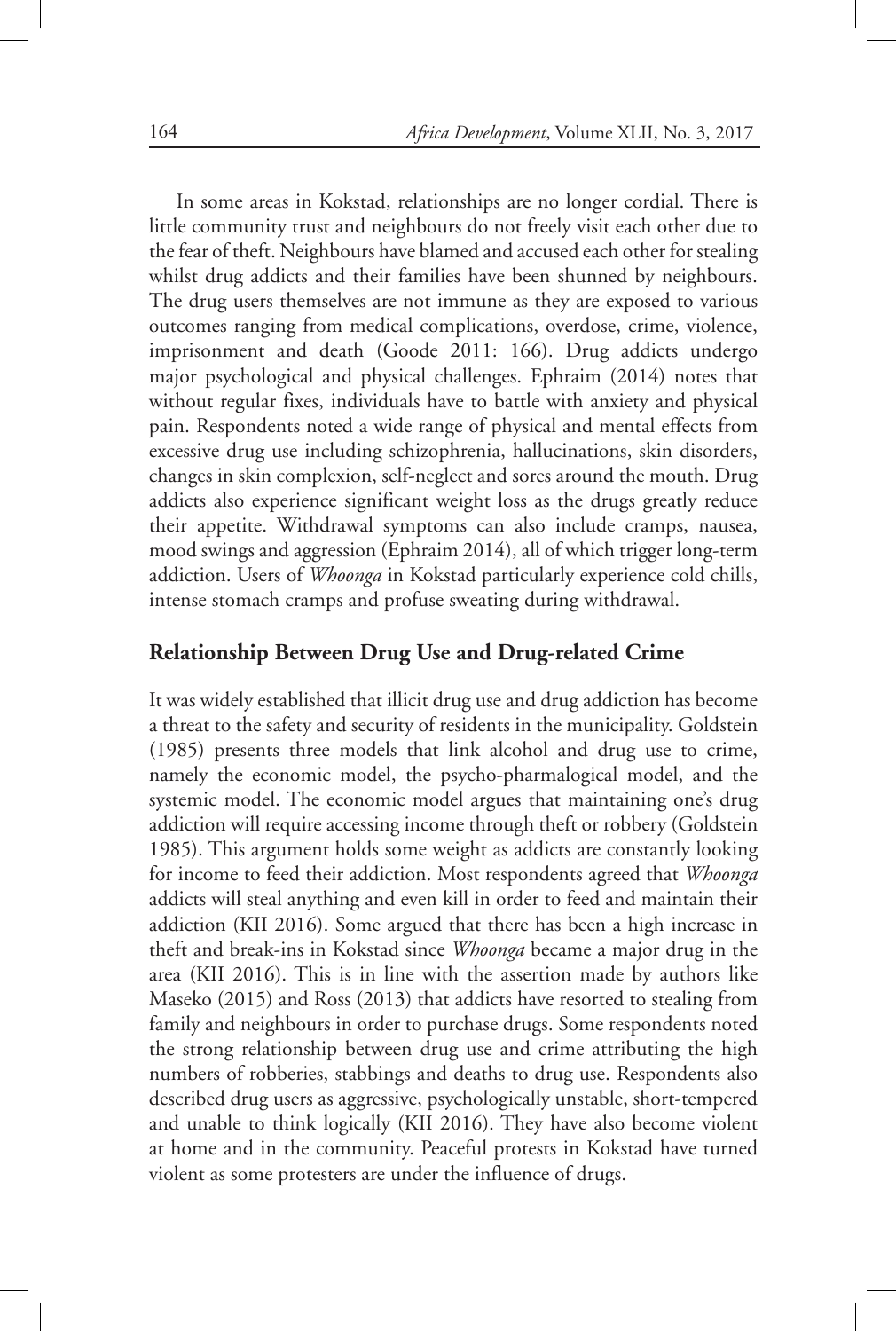The psycho-pharmalogical model proposes that the intoxication of drugs and alcohol results in 'disinhibition, cognitive-perceptual distortions, attention deficits, bad judgment and neurochemical changes which cause criminal and highly violent behaviour' (White and Gorman 2000: 170; Collins 1981; Fagan 1990). Thus the contents of these drugs create irregular behaviours in drug users which trigger violent responses. Others noted that the combined use of drugs and alcohol<sup>4</sup> has been a catalyst for many accidents, crimes and societal vices (KII 2016). Chronic intoxication, according to Virkkunen and Linnoila (1993) and White and Gorman (2000: 170), can increase aggression and crime due to factors such as withdrawal, sleep deprivation, nutritional deficits, impairment of neuropsychological functioning, or enhancement of psychopathologic personality disorders.

The systemic model notes that violent crime is integral to drug trafficking and drug distribution. Violence thus occurs through 'fights over organizational and territorial issues, enforcement of rules, punishments of and efforts to protect buyers and sellers, and transaction-related crimes – such as robberies of dealers or buyers, assaults to collect debts, and resolution of disputes over quality or amount' (White and Gorman 2000: 174; see also Miczek et al. 1994). As far back as 2007 in Ghana, drug barons have hired contract killers and the drugs trade has been the major reason for the increase in contract killings in the country (Mills 2007). In addition to drug use, others attributed the rise in crime to other factors like poverty, hunger and unemployment (KII 2016).

### **A Kokstad Community-based Response Mechanism**

An appropriate response is necessary in responding to illicit drug use, drug addiction and related crime. Various community responses have been in the form of prayer days, prayer walks, and increasing alertness to criminal activities in their communities. The impact, however, has been minimal, as the root causes for drug abuse and addiction have not been addressed. Thus the absence of more concerted and organized responses impedes efforts at preventing drug dealers and drug abuse. A putative security mechanism for Kokstad was derived based on the views and perspectives of respondents on how drug abuse can be prevented and how drug-related crime can be reduced in Kokstad. A two-pronged approach is therefore proposed below (see Table 1). One approach focuses on drug prevention and drug support programmes for addicts; the other focuses on initiatives to prevent drug induced crime.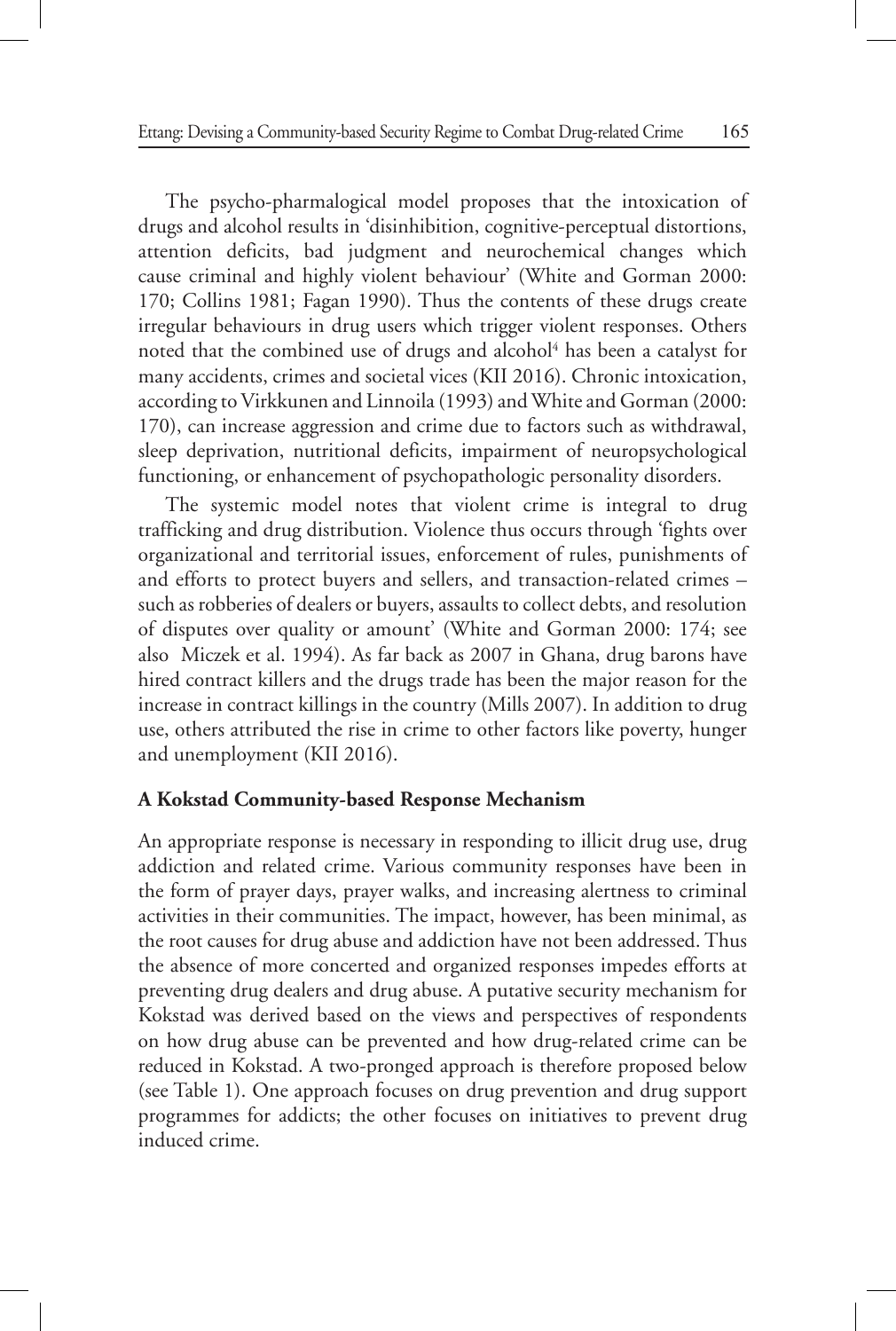

**Figure 1:** Kokstad community-based response Source: KII (2016)

# **Drug Use Prevention and Support for Drug Addicts**

Drug abuse prevention programmes should be community-based and benefit from the involvement of the whole community (UNODCPP 2002). For the case of Kokstad, drug use prevention and providing sufficient support to drug addicts requires the following programmes: a rehabilitation centre, a youth development centre and skills development initiatives. This is in line with a respondent's view that drug dealers can be stopped by addressing the needs and challenges of drug addicts and individuals at risk of using drugs (KII 2016). These programmes address the issues of unemployment, joblessness, lack of skills, and the absence of support and prevention programmes for at-risk youth. Drug use prevention generally covers activities that focus on 'preventing or delaying the initiation of drug use and the potential transition to the problem of drug use' (UNODC 2015: 18).

# *Rehabilitation Centres*

The South African government committed to include drug rehabilitation centres (residential treatment facilities) in each of South Africa's nine provinces to address the rise in drug addiction. However this has been crippled by insufficient funds and the high demand for rehabilitation (Ross 2013). As a result of this, unlicensed rehabilitation centres have popped up across the country in efforts to meet the demands from families desperately looking for help (Maseko 2015). A majority of respondents noted the need for a local Kokstad Rehabilitation Centre where detox and rehabilitation support could be provided (KII 2016). This demand emanates from the fact that addicts who are brought or referred to social workers in the Department of Social Development and the local East Griqualand and Usher Memorial (EGUM) Hospital are usually referred to government-owned rehabilitation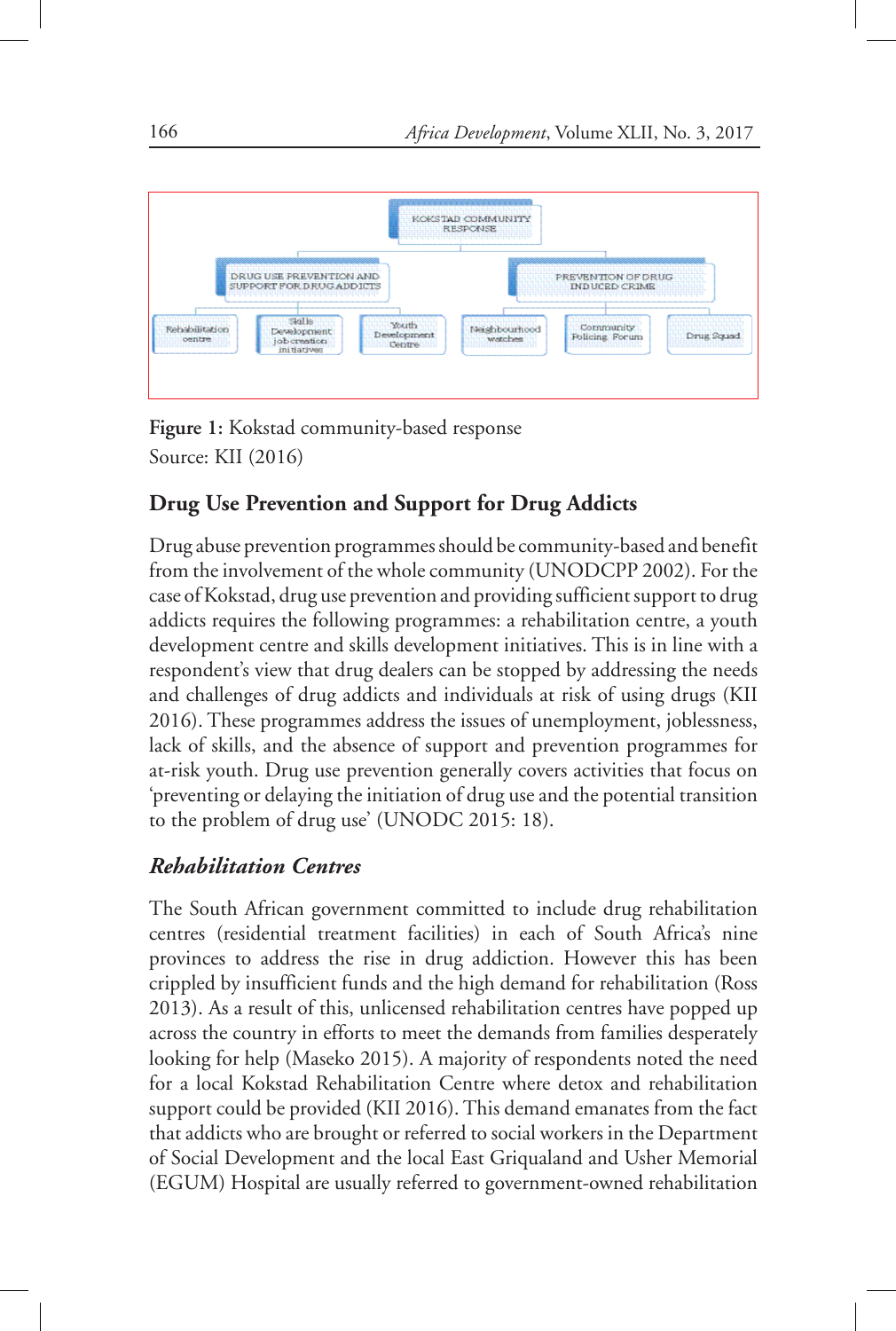centres in Newlands Park (a respondent noted that there is a long waiting list), and others like the Thembetsha and Mthatha rehabilitation centres.

A rehabilitation centre that services the community will increase accessibility for drug users and their families. This requires the support of government because currently rehabilitation centres are far away and private facilities are too expensive.<sup>5</sup> This centre could work with existing local organizations such as UNTWISTED, which holds five-day detox programmes to check the readiness of individuals for rehabilitation as well as twenty-one-day rehabilitation programmes for addicts. This organisation also provides post-rehabilitation support programmes to prevent further relapse. Individuals can be referred to the rehabilitation centre for three to six months depending on the individual's level of addiction.

While some respondents noted the importance of having a rehabilitation centre away from family and friends, this proposed centre could still be situated on the many vast farmlands around Kokstad. For instance, Oupa Segone, a former mayor of a small farming town in Delmas in the Mpumalanga province of South Africa has a rehabilitation centre on his farm and uses group therapy, farming and mediation to assist drug addicts (Maseko 2015). Examples like this would ensure that individuals could access local-based rehabilitation support.

In addition, another community centre could be developed in Kokstad town to provide support group programmes for families, sensitisation and awareness raising sessions for community members and post-rehabilitation support. Drug prevention classes are also needed for fatherless and motherless families, low-income and single-parent families. These sessions could be provided for addicts and their families in addition to the support provided by social workers in the Department of Social Development and Department of Health. This will ensure that support is provided on an ongoing basis, even after the residential treatments provided by rehabilitation centres have concluded. UNODC (2015) notes that the best and most effective treatment for drug addicts are those that are ongoing, integrated into the community, accessible to individuals and those that provide drug support under a continuing care model.

# *Skills Development and Job Creation Initiatives*

A major cause of drug abuse and drug trafficking is unemployment, lack of skills and access to only low income jobs. In addressing these challenges, skills development and job creation is important in providing alternative sources of income and bringing development to communities. Thus prevention programmes work better when economic and social improvement is assured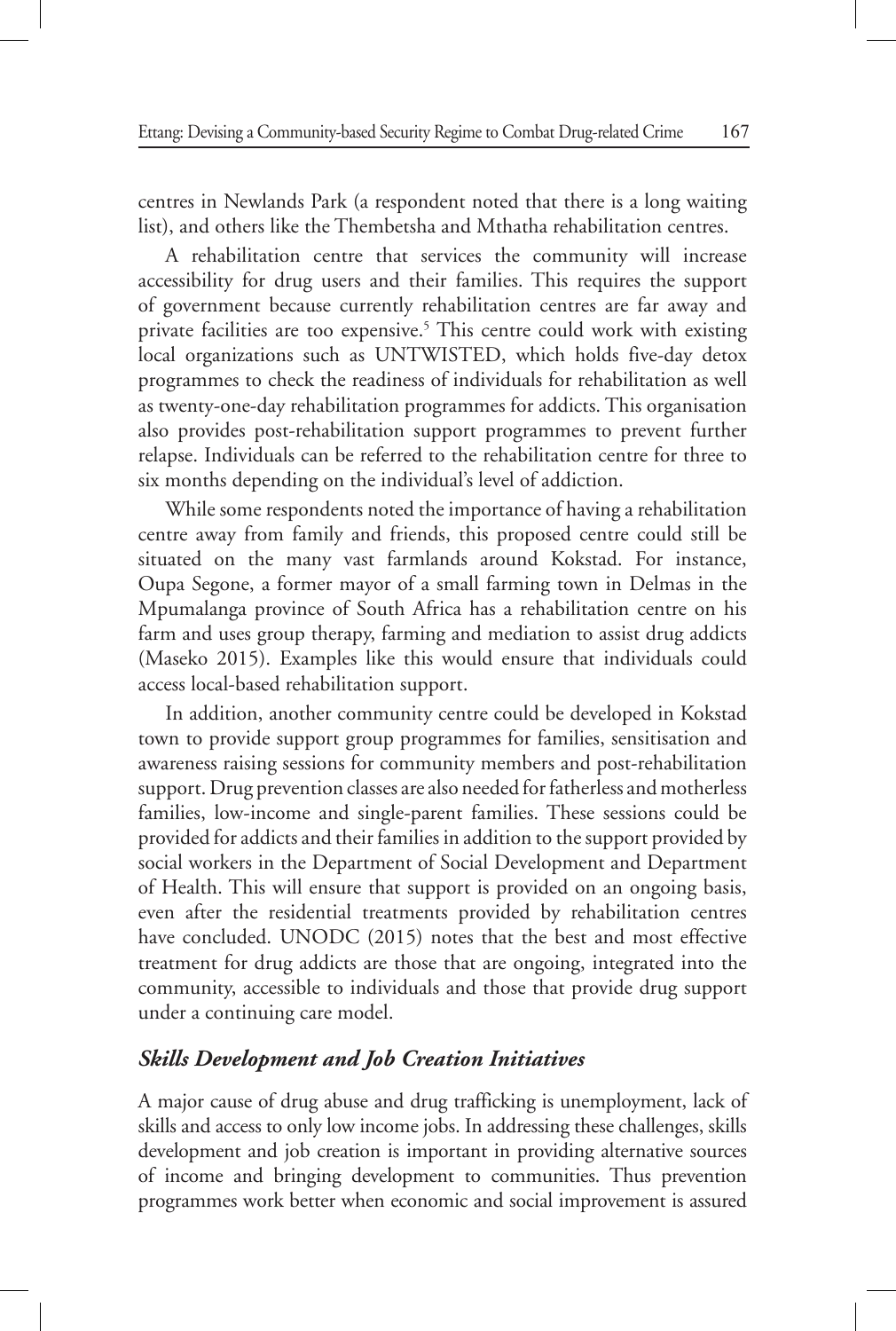(UNODCCP 2015). In deprived communities then, prevention programmes should be jointly implemented with community development work, which includes improving education, health and social services, housing, sanitation and income-generating activities (UNODCCP 2015). As a more precautionary and preventive response, the community, NGOs, and the municipal government must collaborate in developing initiatives that focus on developing and honing the skills of unemployed individuals in a wide range of necessary professions including baking, carpentry, plumbing, gardening and brick-making (KII 2016). A respondent noted that there are many buildings in Kokstad which could be used for building libraries and centres to develop computer skills (KII 2016). In Kokstad, social workers usually carry out assessments on at risk individuals and if there is no addiction, they hold counselling sessions with these individuals and refer them to the NGO Khulisa for skills training (the NGO has since closed down).

Beyond developing skills, it is important to create projects for unemployed individuals who have undergone and completed training. This will ensure that they can provide for their families and utilize their energies for more profitable and beneficial enterprises. Temporary job projects can also be provided for unemployed individuals under the government's Expanded Public Works Programme (EPWP). Appropriate programmes for skills development can be provided through partnerships and support from local businesses and identifying avenues for income-generation that address developmental needs in communities. Essentially, the sustainability and effectiveness of treatment and rehabilitation support for drug users will require 'sustainable livelihood interventions' to decrease the possibility of relapse and give individuals 'a perspective for a future self-sustaining and content life' (UNODCCP 2010:9).

# *Youth Development Centre*

South Africa's National Youth Policy Framework (2002–07) notes that while multi-purpose youth centres are effective in bringing together youthspecific services in local communities, many local communities do not have adequate facilities in which these youth development programmes, services and activities can be located. There is some consensus among experts, practitioners and youth that designing prevention programmes for the youth involves creating accessible and low-cost opportunities where youth can interact and develop an appreciation for the arts, engage in sports and take part in other activities that develop self-confidence (UNODCCP 2010). Youth development centres focus on developing the passions, interests and skills of youth and children in areas such as sports and the arts.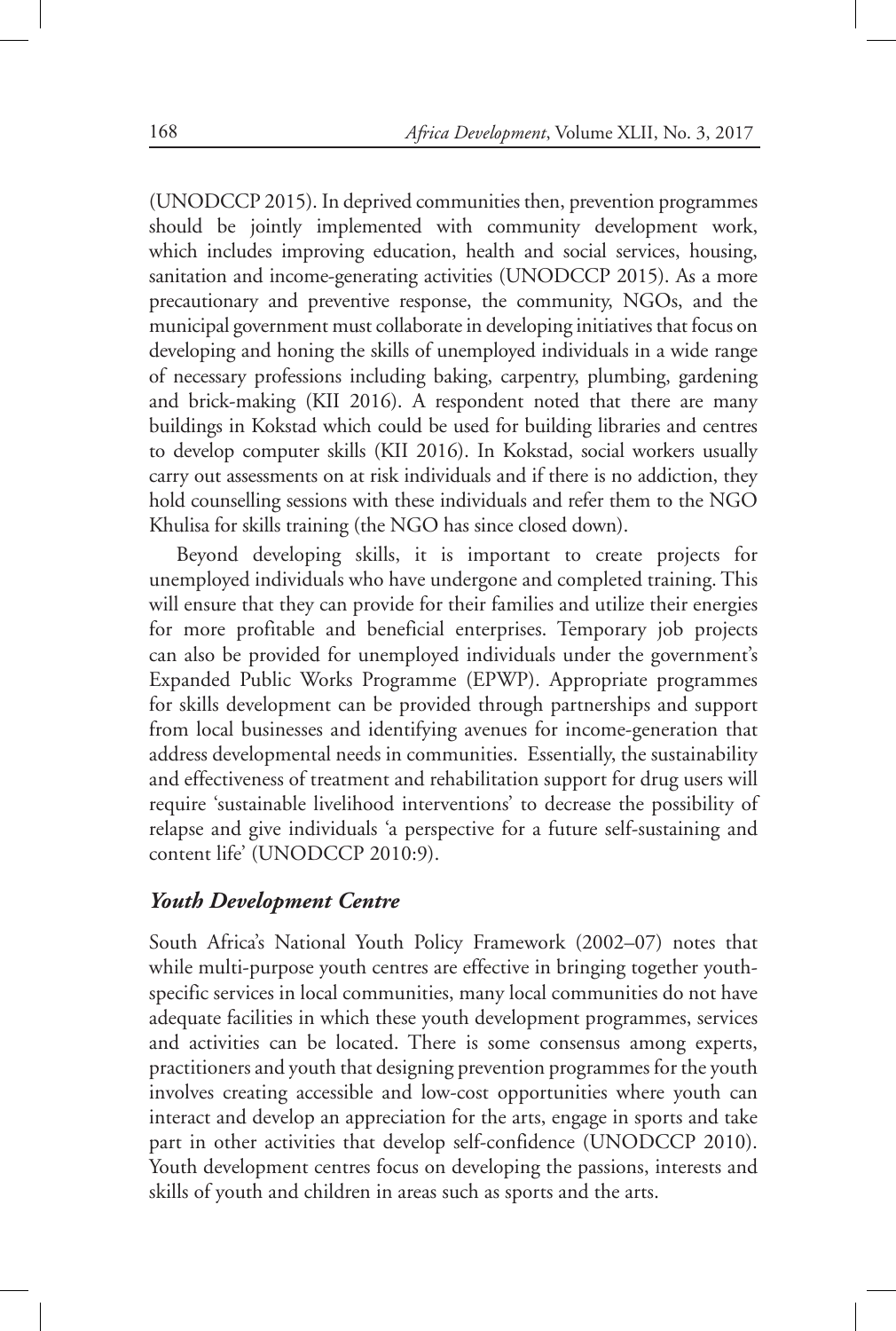These centres are extremely important in preventing boredom amongst the youth and preventing them from engaging in activities such as illicit drug use (KII 2016). These facilities are needed to allow the youth to express their passions in the arts through drama, dance and cultural festivals outside the school environment. These centres can also develop a wide range of sports activities and sports tournaments throughout the year. There is also a need for safe public playgrounds to keep children busy with active play. On that basis, the youth centre based in the Bongweni location and the Shayamoya public playground should be completed. A more centralized youth development centre will improve accessibility for those in other locations. Activities that are both educational and fun include life skills sessions, sports development, and basic computer skills training. A respondent noted that if these youth centres and youth programmes existed, the use of drugs will reduce significantly (KII 2016).

# *Prevention of Drug Induced Crime*

The South African government adopted a four pillar approach which identifies areas for crime prevention, namely, criminal justice processes; community values and education, environmental design and transnational crime (IST 1996). Community values and education focuses on the inclusion of communities in crime prevention efforts (IST 1996), as proposed by this study. This calls for educating and informing citizens on how to actively participate in crime prevention. In the context of this article, community crime prevention will focus on programmes that engage community residents, involves them in community watches and policing and accords them the opportunity to act as watchdogs in the prevention of drug induced crime.

In order to address and prevent drug-induced crime in Kokstad, it is important to strengthen neighbourhood watches, extend the reach and develop the capacity of the Community Policing Forum (CPF) and create a drug squad for Kokstad Municipality (KII 2016). The magnitude of the problem requires a decentralized approach with easy information sharing channels between these three groups.

# *Neighbourhood Watches*

Neighbourhood watches (also referred to as street patrols or night watch groups) are valuable in cutting drug use and supply through patrols, checking suspicious behaviour, and monitoring activities (particularly late in the night). Residents helped police end a family-run drugs gang by reporting their concerns in Birmingham, United Kingdom (Lillington 2015). Neighbourhood watch members reported suspicious activity to the police in Coventry, United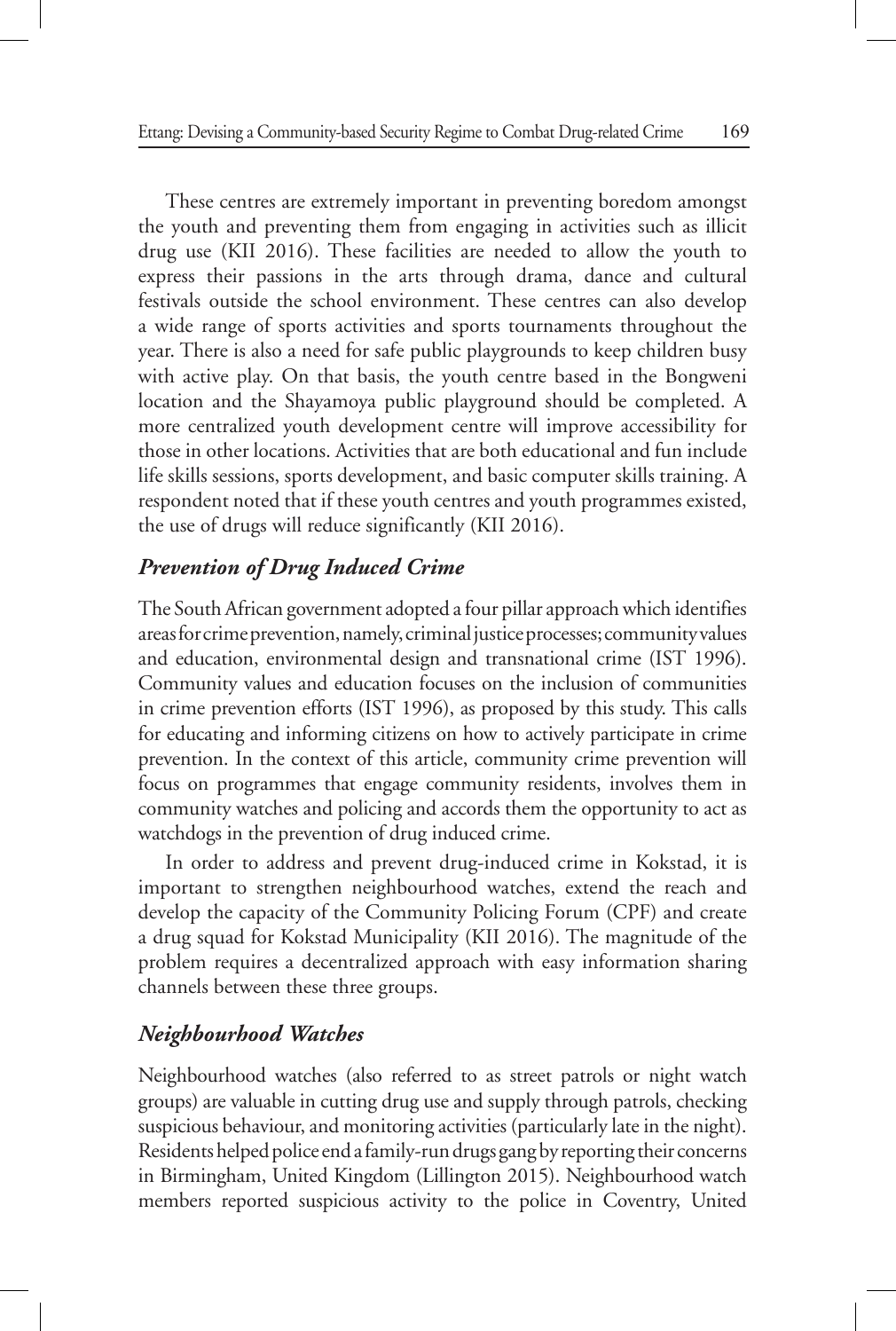Kingdom leading to arrests of drug suppliers (Express and Star 2016). The case of Rooderport in South Africa provides a successful case of 'a sustainable patrolling system operating as an effective anti-crime organisation' (Meyer and Van Graan 2011: 134). In this case, significant changes<sup>6</sup> in the neighbourhood watch system resulted in a shift from the involvement of only two to three streets to more than 150 streets and from a handful of patrollers to over a 150 (Meyer and Van Graan 2011: 134). The findings showed that 18 per cent of crimes were committed during patrols in comparison to 82 per cent when there were no patrols (Meyer and Van Graan 2011).

While neighbourhood watches were active in areas like Twist Valley, their sustainability has been brought into question. A respondent noted that these night watch groups have collapsed due to a lack of financial support and the lack of sufficient members to allow for seamless rotation, especially in the long winter months (KII 2016). In the Rooderport case, Meyer and Van Graan (2011) noted the unavailability of patrollers for scheduled shifts and the lack of interest and motivation as reasons for the termination of patrols in the past. In another community, it was noted that there were no actions to stop drug-related crime and there were no patrols, neighbourhood watches and the police station was quite a distance from the community (KII 2016). Neighbourhood watches are needed in each community, particularly in locations like Bongweni, Horseshoe, and Shayamoya. They will need to be more organized and it will require the active involvement of members of the community. It is important that there are sufficient members in neighbourhood watches to reduce the stress on the very few who have to work for long watch periods. Having high numbers of patrollers would make it more sustainable, particularly during the winter. Training for members of the neighbourhood watch is also needed.

However, Emmett (2003) notes existing evidence that shows that neighbourhood watches are unsuccessful in poor neighbourhoods due to high levels of crime, high risk factors for violence, distrust of neighbours and refusal to attend meetings. With these challenges, he notes that the focus should be on addressing inequalities in these neighbourhoods to better improve the success rates of neighbourhood watches in South Africa. A comparative study of crime prevention in two informal settlements (Slovo Park and Mandela Square) and an affluent formerly white neighbourhood (Meyerspark) highlighted stark differences between crime prevention efforts in low and middle income neighbourhoods (Emmett *et al.* 2000). The study concluded that high levels of violence and injury, low rates of per capita income, a lack of basic services, social isolation and the lack of social and material resources to take action against crime, all pointed to an attitude of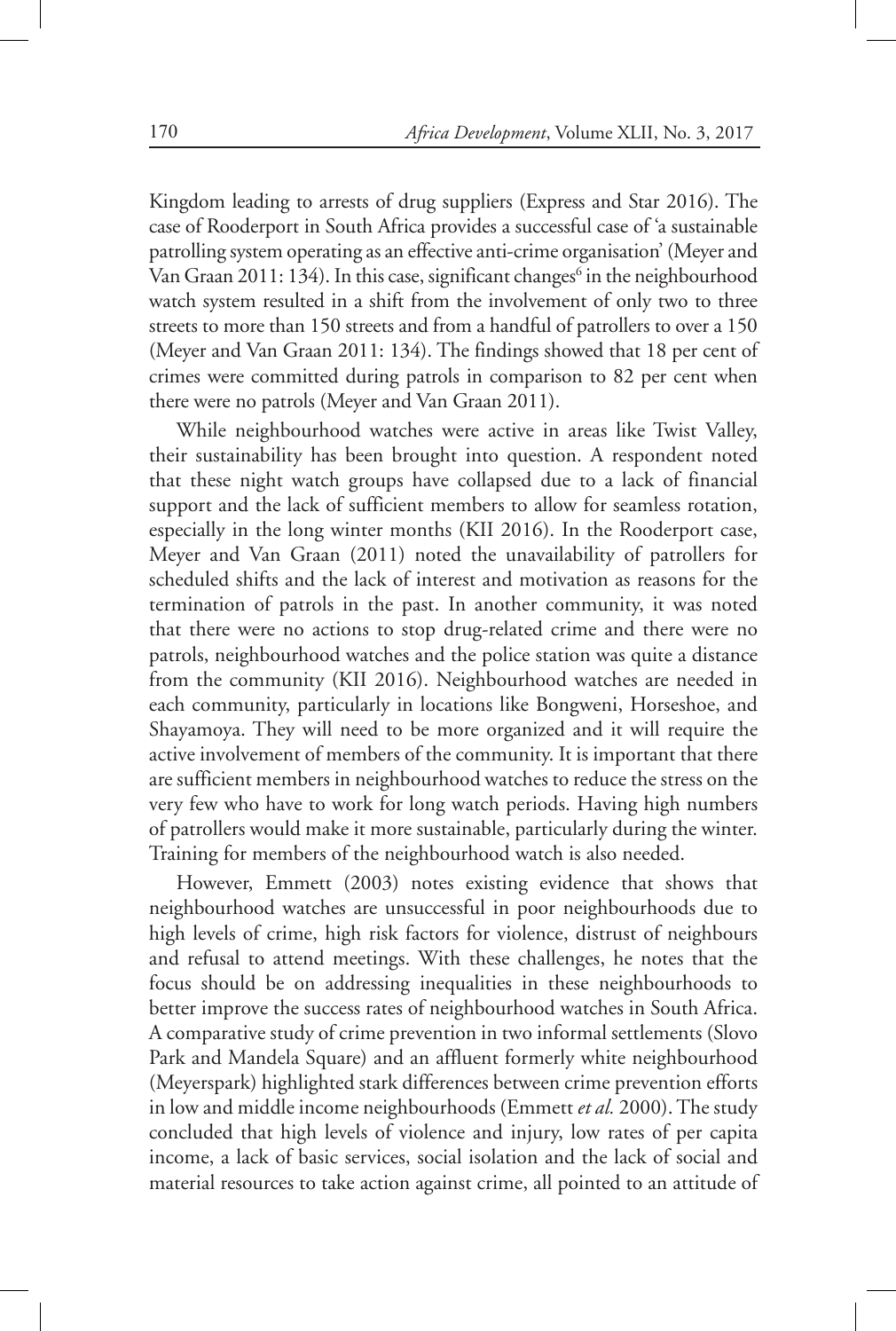passivity, powerlessness and withdrawal in reaction to crime in the informal settlements (Emmett *et al.* 2000). Emmett (2003) therefore proffers a solution borrowing from Kawachi, Kennedy and Wilkinson (1999: 727):

If people shun their neighbours due to fear of crime, fewer opportunities exist for local networks and associations to take hold. The resulting disorganisation of community structure in turn fuels further crime, producing a vicious cycle of declining social capital, followed by rising crime, followed by further disinvestment in social capital.

As Goode (2011: 166) writes, 'powerlessness and community disorganization contribute to drug abuse and drug dealing in a community; which in turn, entrench these communities in even greater powerlessness and disorganisation'. Without addressing the inequalities and developmental gaps faced in lowincome areas, community organization and involvement in crime prevention efforts will be impeded. Without community mobilization and involvement, threats to their safety and security will remain for the long term.

# *Community Policing Forum*

Using the definition by Friedmann (cited in Eck and Rosenbaum 1994), community policing is:

a policy or strategy aimed at achieving more effective and efficient crime control, reducing the fear of crime, improving quality of life and improving police services and police legitimacy through a pro-active reliance on community resources that seeks to change crime causing conditions (Meyer and Van Graan 2011: 132).

In South Africa, the Community Policing Forum (CPF) was created as a legal partnership between communities and the South African Police Service (SAPS) in efforts to build a united front against crime. These forums can access communities, work closely with the police and contribute to citizen responsibility to decisions related to crime. In Kokstad, they meet monthly and work together on conducting awareness, physically identifying hotspots for crime and working with the police to monitor these areas (KII 2016). Community structures can also inform the CPF of security developments. The CPF is responsive in its approach as their members are tipped off and they have been armed and trained by the police. The CPF also holds 'crime *indabas'*, where they discuss issues of crime prevention and victim empowerment. The CPF chairperson also has an office at the police station.

There were varying views on the CPF, with one respondent noting that the CPF is effective in some areas. Another respondent was not aware of whether they were still functioning and two other respondents noted that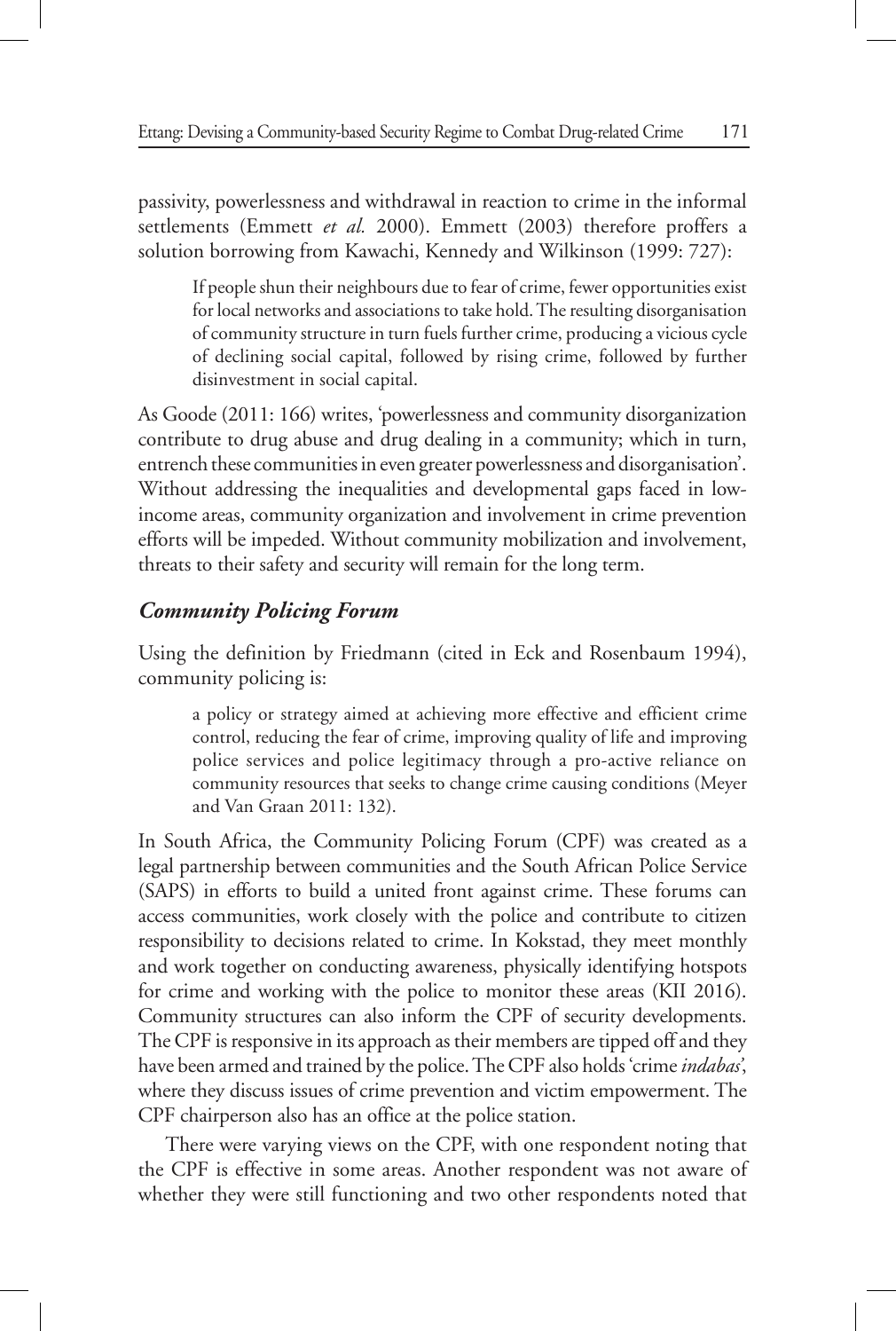they have never heard of the CPF (KII 2016). While the CPF's efforts are useful, it was noted by a respondent that it needed to further engage the community on the drug problem (KII 2016).

The CPF can play a pivotal role in the fight against drug-related crime because it bridges the gap between both the police and the community. In bridging this gap, it is important that they increase their engagement with the community; sensitise them of their roles and activities through town hall meetings and community forums. In addition, they must work closely with neighbourhood watches since the latter are decentralized. Meyer and Van Graan (2011) also recommend that neighbourhood watches should not be separate, but integrated as sub-structures of the CPF and empowered to take ownership of community security. Even though they are in a legal partnership with the police, the CPF must be seen as independent by the community and not as a branch of the police. In strengthening the CPF, it is important that they are provided with specialist training, uniforms, and sufficient funding to run their various programmes. A respondent noted the need to provide stipends and a vehicle to the CPF (KII 2016).

# *Drug Squad*

The police were generally regarded as corrupt, inefficient, passive and poor in their response (KII 2016). Some police officers are known to protect drug smugglers and suppliers while others actually sell and use drugs. A respondent noted that individuals who are jailed for drug-related charges are usually released the following day because of corrupt police officials; and drugs taken in as evidence disappears (KII 2016). The poor police response has led to a reliance on private security agencies or self-protection methods to ensure individual and family security. A respondent noted that poor salaries were a reason for the inefficient and weak response by the police (KII 2016). The AU Plan of Action on Drug Crime 2013-2017 (AU 2012) also noted that weak and under-resourced criminal justice systems, intimidation by criminal groups and corrupt officials have limited efforts at combating the illicit drug trade.

A few respondents noted that Kokstad requires its own drug squad to help combat and prevent drug-related crime. This unit should act autonomously from the police to avert corruption. The drug squad would require individuals with specialist investigative skills, the ability to go undercover and conduct regular raids with the sole aim of crippling drug traffickers and drug suppliers. Regular patrols and bi-weekly raids of known drug spaces including taxi ranks, public parks in the town centre, and key shops will be integral in preventing the spread of illicit drugs in Kokstad.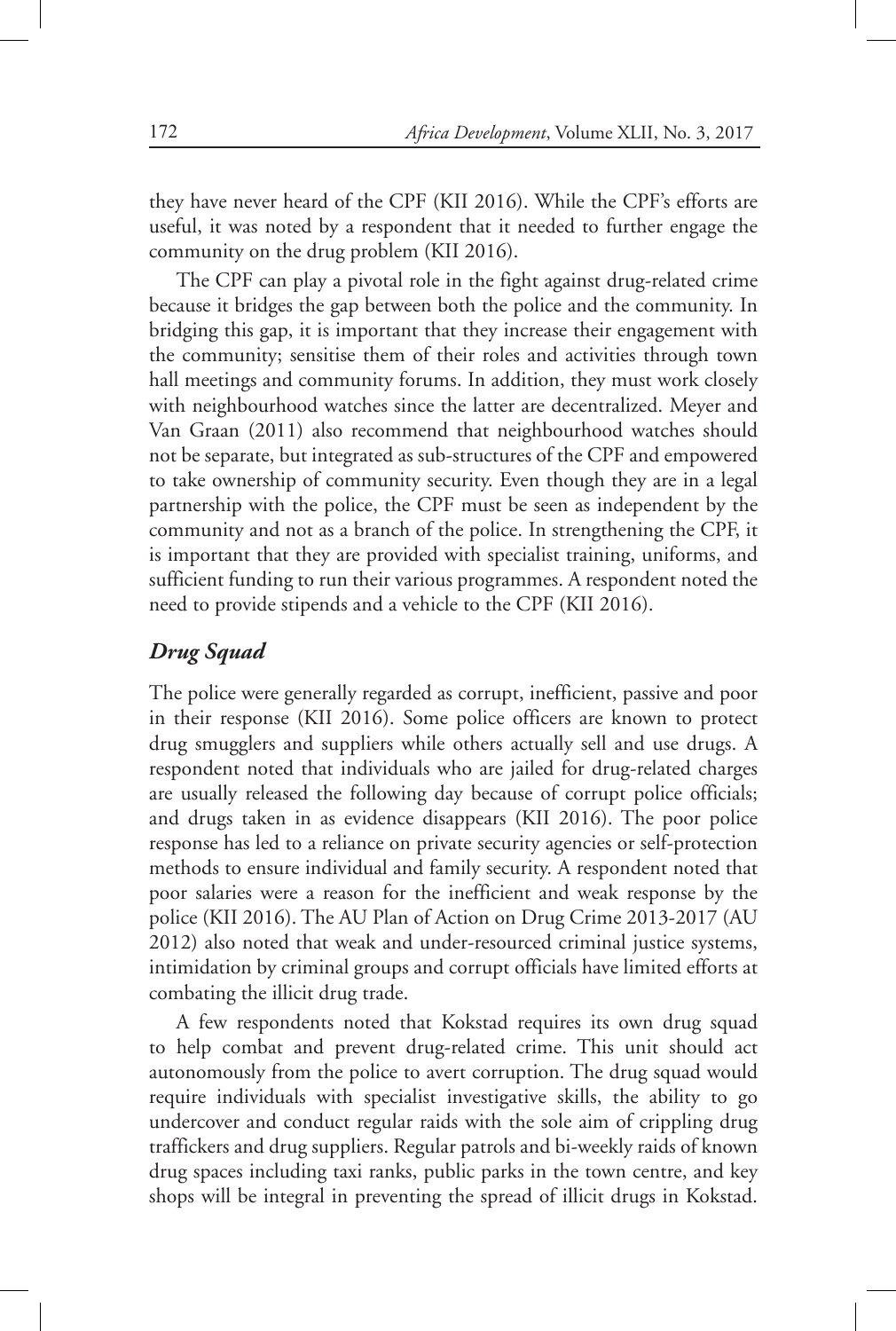All these initiatives will require information from neighbourhood watches and the CPF.

Drug raids have proved successful in the arrests of drug merchants and criminals in South Africa. The South African Police Service (SAPS) in collaboration with the Directorate for Priority Crime Investigation (Hawks), Department of Home Affairs, traffic police and the fire brigade were successful in targeting drug dens in hotspots like Eldorado Park in Gauteng, Gelvandale in the Eastern Cape and Pinetown in KwaZulu-Natal (SA News 2016). This led to the arrest of a major drug kingpin in Eldorado Park and the confiscation of a wide range of drugs worth 2.6 million Rand (SA News 2016). Two new elite crime fighting units, called the South African Narcotics Enforcement Bureau (SANEB) and the Illegal Firearms Control and Priority Violent Crime unit, have been created to target drug gangs and arms dealers in Buffalo City Metro and Mthatha (Majangaza 2016). These specialized anti-drug units will be incorporated into the Hawks and made up of experienced and capable police officers from criminal investigation divisions throughout the Eastern Cape province (ibid.).

A significant challenge in many countries including South Africa is how to provide sufficient treatment and care for prisoners as an alternative to imprisonment. This is because convictions and imprisonment fail to address drug use, drug addiction or drug related crime in the long term and in a sustainable manner (UNODCCP 2010). Furthermore, giving severe verdicts for drug use and drug related crime creates overpopulated prisons and contradicts human rights (UNODCCP 2010). Thus treating drug users as criminals is a failed approach while human rights and health-based approaches are more successful, as noted by the United Nations General Assembly Special Session on Drugs (Shelly 2016). Utilizing a public health rather than a criminal justice approach involves using treatment, rehabilitation, social reintegration and after-care; thus drug offenders are encouraged to enter treatment as an alternative to criminal justice sanctions (UNODCCP 2010). These alternative approaches have been successful and effective in encouraging recovery, limiting dependence on drugs and reducing drug related crime (UNODCCP 2010).

# **Conclusion**

The presence of illicit drugs and drug trafficking requires a stronger response from state governments. At the community level, this requires strengthening drug prevention and support programmes and preventing drug-related crime. It also requires concerted efforts at limiting and preventing the activities of drug barons and drug traffickers in underdeveloped communities. Any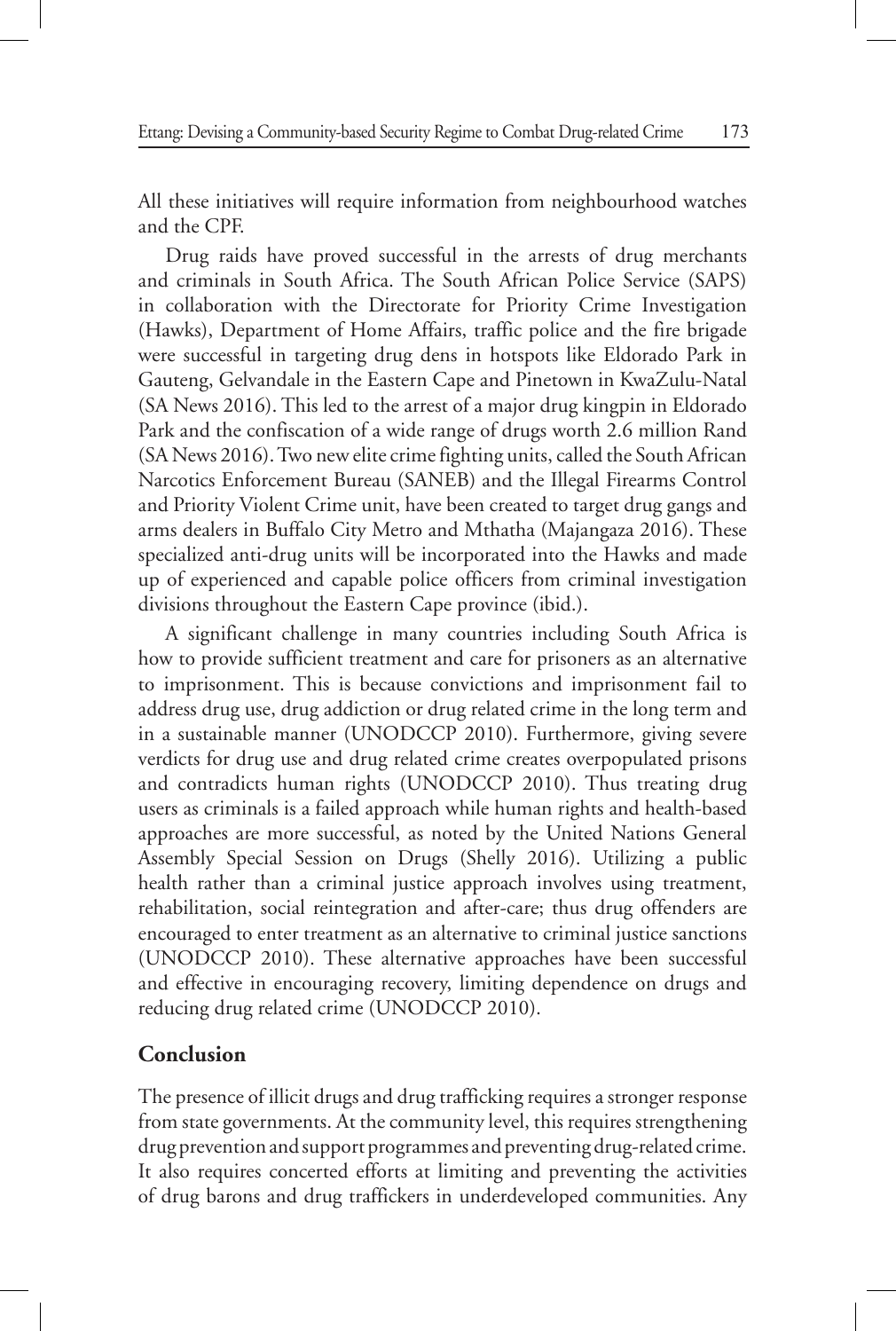successful approach to addressing drug-related crime and drug addiction must be conducted through a human security lens. In doing so, attention must be paid to the structural and underlying factors that have resulted in drug addiction as an escape from a grave reality and the reliance on drug trafficking as an income generating scheme. The community-based mechanism presented in this article focuses on addressing structural inequalities in communities which includes ensuring their economic, social and security needs are met.

The fight against illicit drugs requires stronger cross-border and interprovincial collaboration and information sharing. Border officials and police require stricter controls and should face prosecution if caught pushing and peddling drugs or supporting drug dealers. Stronger jail sentences, increased fines, and removal of bail for drug dealers are ways through which drug related crimes are prevented. In addressing the strong links between drug and alcohol abuse and violence, the cost and taxation on alcohol can be increased to prevent excessive consumption.

Beyond state governments, provincial authorities and cross-border mechanisms, much responsibility for crime and drug prevention lies with communities. Families, religious institutions, schools, and communitybased organizations must work together in fighting the scourge of drugs. Without collaboration, cooperation and community organization, illicit drugs will threaten the stability and security of many.

### **Notes**

- 1. See Goode (2011) for his examination of seven interlinked sociological theories.
- 2. The most common drugs found in Kokstad include heroine, dagga, marijuana (cannabis), *Whoonga* (*Nyaope*), mandrax, ecstacy and crack/cocaine (rocks). A respondent noted that medical drugs such as painkillers and cough medicine are also sold by hawkers who buy them in bulk from major cities like Durban (KII 2016).
- 3. According to Maseko (2015), *Whoonga* was only deemed illegal in March 2014 after its contents were identified by officials.
- 4. A few respondents noted that the combined use of drugs and alcohol in crime should not be downplayed. Using both drugs and alcohol together is a reason for the increase in crime and for domestic violence. For another respondent, using alcohol and smoking creates a need for something stronger.
- 5. Respondents noted that rehabilitation processes are very expensive and because most addicts are from a low income bracket, they are unable to afford these services (KII 2016). For instance, rehabilitation sessions could cost up to 35,000 Rand per month for a four-month programme. Another respondent noted that these costs could go up to 19,000 Rand for two months (KII 2016).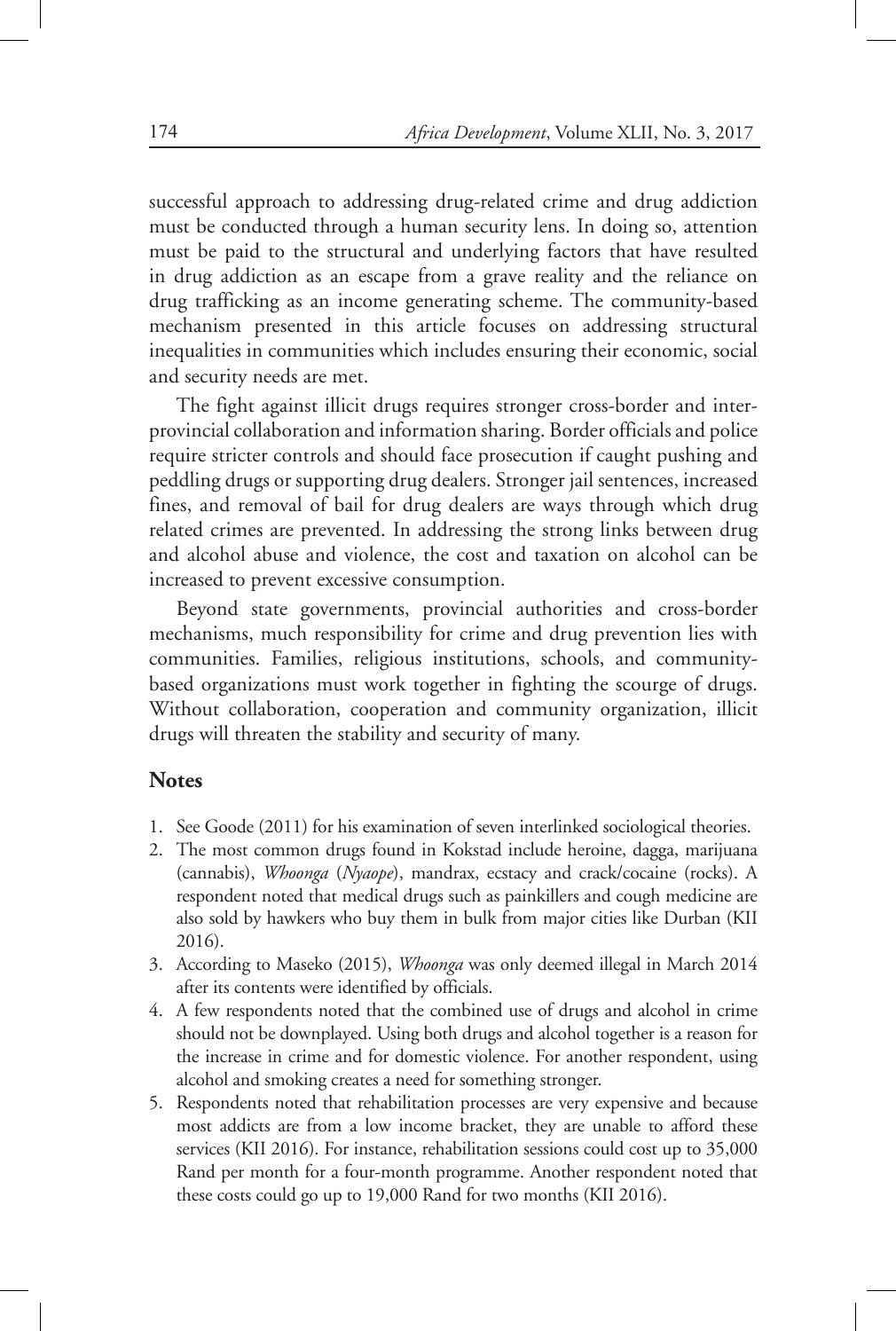6. These changes included collecting equipment from local petrol garages rather than each other's residences, creating a large pool of patrollers and the involvement of residents from various professions and walks of life (Meyer and Van Graan 2011).

# **References**

- African Union (AU), 2012, AU Plan of Action on Drug Control (2013–2017) Submitted for Consideration by the 5<sup>th</sup> Session of the Africa Union Conference of Ministers of Drug Control (CAMDC5), Addis Ababa.
- African Union (AU), 2014, Drugs Kill but Bad Policies Kill More: Scaling up Balanced and Integrated Responses Towards Drug Control in Africa, Concept Note for the 6th Session of the African Union Conference of Ministers of Drug Control (CAMDC6), 6–10 October.
- Collins, J.J., ed., 1981, *Drinking and Crime*, New York: Guilford Publications.
- Eck, J.E. and Rosenbaum, D.P., 1994, *The Challenge of Community Policing: Testing the Promises*, London: Sage.
- Emmett, T., Butchart, A., Saayman, G. and Lekoba, R., 2000, 'Community Responses to Crime' in Emmett, T. and Butchart, A., eds, *Behind the Mask: Getting to Grips with Crime and Violence in South Africa*, Pretoria: Human Sciences Research Council.
- Emmett, T., 2003, 'Social Disorganisation, Social Capital and Violence Prevention in South Africa', *African Safety Promotion: A Journal of Injury and Violence Prevention*  1 (4): 4–18*.*
- Ephraim, A., 2014, 'Nyaope's Deadly, and Addictive Mix', http://mg.co.za/article/2014- 07-03-hook-line-and-sinker-thats-nyaope, accessed 20 May 2016.
- *Express and Star*, 2014, 'Drug Arrests after Neighbourhood Watch Members Spot "Suspicious Deals"', http://www.expressandstar.com/news/crime/2014/09/18/ drugs-arrests-after-neighbourhood-watch-members-spot-suspicious-deals/, accessed 31 May 2016.
- Fagan, J., 1990, 'Intoxication and Aggression' in Tonry, M. and Wilson, J.Q., eds, *Drugs and Crime, Vol. 13, Crime and Justice: A Review of Research*, Chicago: University of Chicago Press.
- Goldstein, P.J., 1985, 'The Drugs/Violence Nexus: A Tripartite Conceptual Framework', *Journal of Drug Issues* 15 (Fall): 493–506.
- Goode, E., 2011, *Drugs in American Society*, New York: McGraw-Hill.
- Human Security Handbook., 2016, Human Security Unit., United Nations, New York.
- Kawachi, I., Kennedy, B.P. and Wilkinson, R.G., 1999, 'Crime: Social Disorganisation and Relative Deprivation', *Social Science and Medicine* 48: 719–31. Lillington, C., 2015, *Family-run Drugs Gangs Smashed by Police with help of Neighbourhood Watch Teams,* http://www.birminghammail.co.uk/news/midlands-news/family-run-drugsgang-smashed-police-9299076, accessed 31 October 2016.
- Majangaza, S., 2016, *Top Units to Fight Drugs, Guns*. (http://www.dispatchlive.co.za/ news/2016/02/27/top-units-to-fight-drugs-guns/) accessed 31 October, 2016.
- Maseko, N., 2015, 'South African Townships' Addictive Drug Cocktail', available at http://www.bbc.com/news/world-africa-31620569, accessed 25 May 2016.